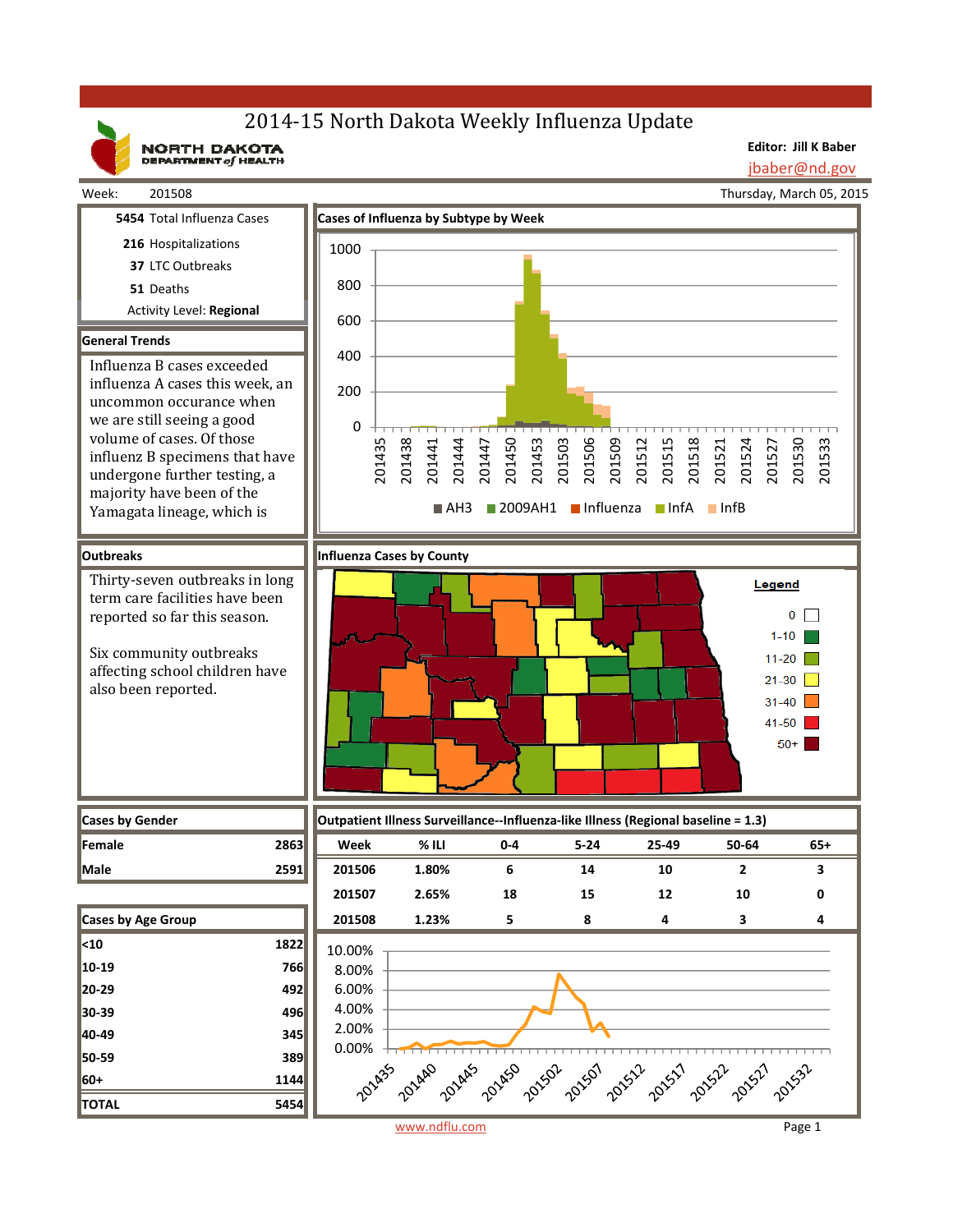## 2013‐14 North Dakota Weekly Influenza Update

**NORTH DAKOTA**<br>DEPARTMENT of HEALTH







Thursday, March 05, 2015 **North Dakota Syndromic Surveillance‐‐Influenza‐like Illness (ILI)**

The percent of visits for ILI this week in our syndromic surveillance system increased to 0.59%. Syndromic surviellance data includes hospital and walk-in clinic data from facilities across North Dakota, as well as ND data we receive from the Department of Defense.

#### **Sentinal Laboratory Surviellance**

Percent positivity of influenza testing at sentinel laboratories increased this week to 18.29%. 

\*These data do not represent all laboratory results for influenza.



Percent positivity for RSV increased to 39.62% this week. 

### **National Statistics:**

National influenza activity and surveillance information is available from the CDC FluView website at: http://www.cdc.gov/flu/weekly/, and is updated every Friday.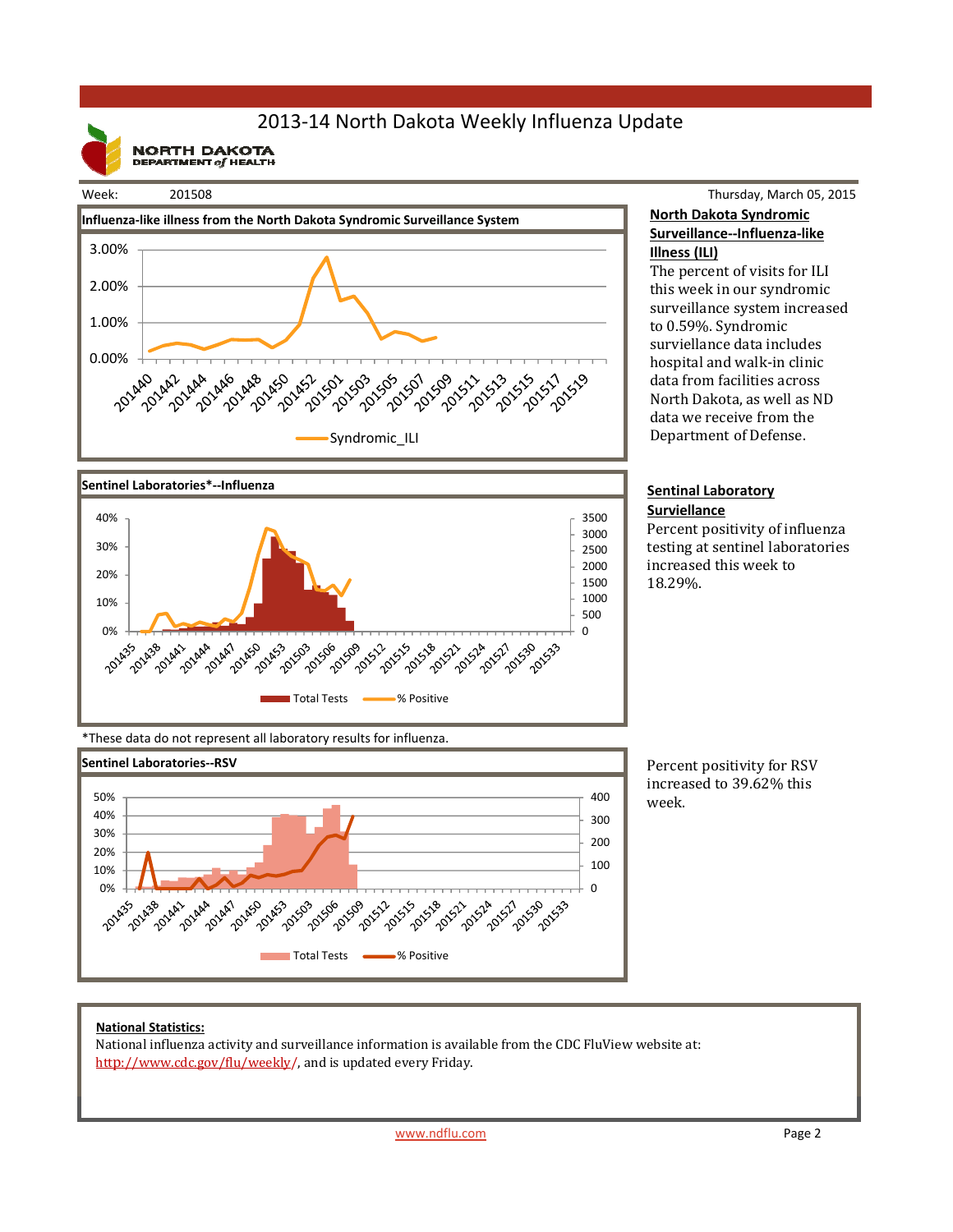## 2013‐14 North Dakota Weekly Influenza Update



**NORTH DAKOTA** DEPARTMENT  $of$  HEALTH